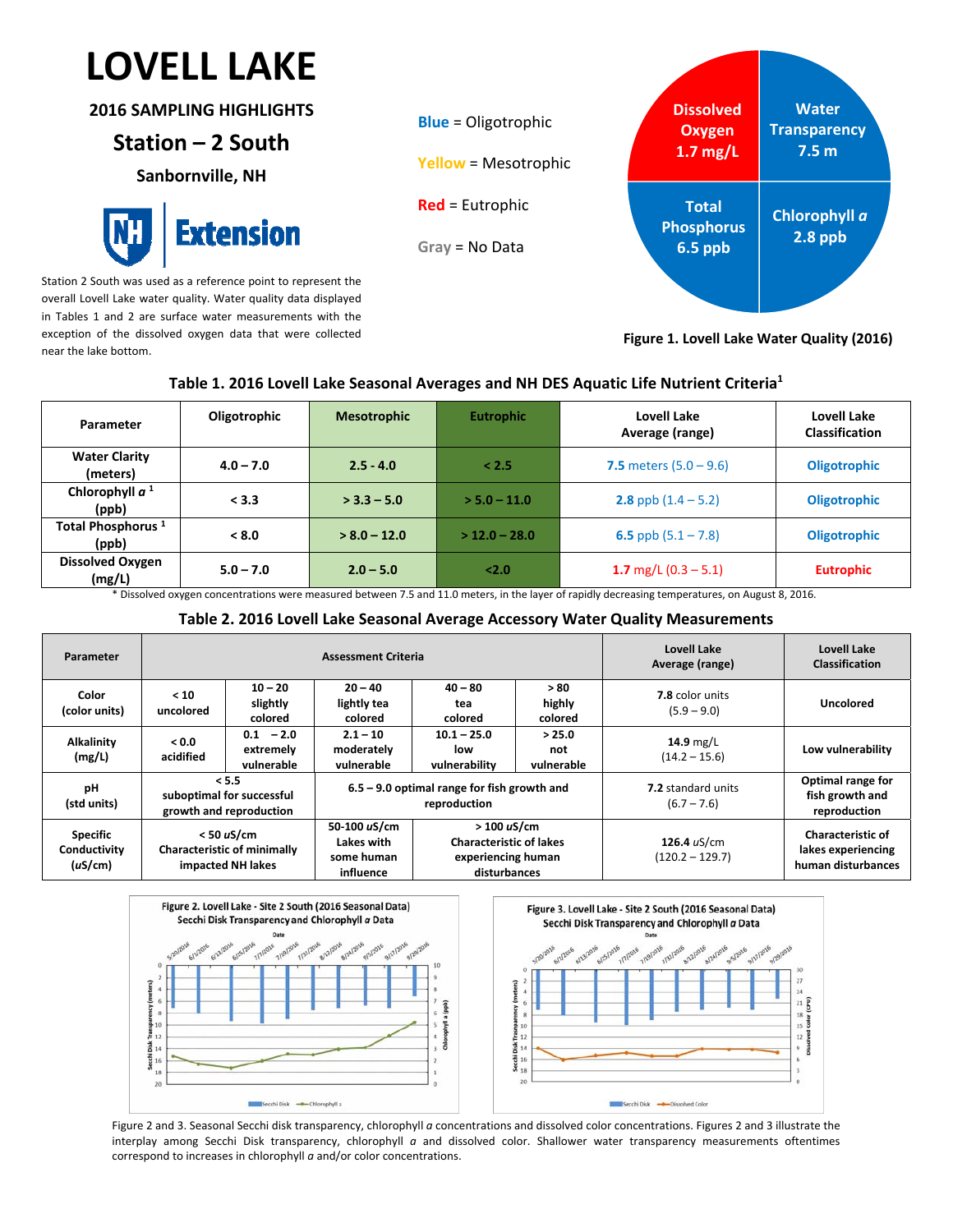#### **LONG‐TERM TRENDS**

**WATER CLARITY:** The Lovell Lake water clarity measurements, measured as Secchi Disk transparency, display <sup>a</sup> trend of increasing water clarity over the past twenty‐eight years (Figure 4).

**CHLOROPHYLL:** The Lovell Lake chlorophyll *<sup>a</sup>* concentrations, <sup>a</sup> measure of microscopic plant life within the lake, display <sup>a</sup> trend of decreasing concentrations over the past twenty‐eight years (Figure 4).

**TOTAL PHOSPHORUS:** Phosphorus is the nutrient most responsible for microscopic plant growth. The Lovell Lake total phosphorus concentrations display <sup>a</sup> trend of increasing concentrations over the twenty‐eight year span (Figure 5).

**COLOR:** The Lovell Lake color data, the result of naturally occurring "tea" colored substances from the breakdown of soils and plant materials, have decreased over the past twenty‐eight years (Figure 5).

۰

G





#### **Table 3. Salmon Falls Headwaters Seasonal Average Water Quality Inter‐comparison (2016)**

| Lake                   | Average<br>Secchi Disk<br><b>Transparency</b><br>(meters) | Average<br>Chlorophyll a<br>(ppb) | Average<br><b>Total</b><br><b>Phosphorus</b><br>(ppb) | Average<br><b>Dissolved</b><br>Oxygen<br>(ppm) |
|------------------------|-----------------------------------------------------------|-----------------------------------|-------------------------------------------------------|------------------------------------------------|
| <b>Great East Lake</b> | 11.6                                                      | 1.2                               | 4.4                                                   | 8.6                                            |
| Wilson Lake            | 7.0                                                       | 2.4                               | 5.5                                                   | 0.1                                            |
| Lovell Lake            | 7.5                                                       | 2.8                               | 6.5                                                   | 1.7                                            |
| Horn Pond              | 7.3                                                       | 1.9                               | 5.7                                                   | 2.9                                            |
| Lake Ivanhoe           | 4.1                                                       | 3.9                               | 7.9                                                   |                                                |

. Water quality data are reported for <sup>a</sup> deep reference sampling location in each water body

Dissolved oxygen measurements were collected in the summer (late July and August) in the bottom water layer (metalimnion or hypolimnion).

‐‐‐‐‐‐ Indicates the site is too shallow to form <sup>a</sup> bottom water layer (metalimnion or hypolimnion) during the summer months.

Figures 4 and 5. Changes in the Lovell Lake water clarity (Secchi Disk depth), chlorophyll *<sup>a</sup>*, dissolved color and total phosphorus concentrations measured between 1989 and 2016. **These data illustrate the relationship among plant growth, dissolved color and water clarity. Total phosphorus data are also displayed and are oftentimes correlated with the amount of plant growth.**

Figure 6. Monthly Lovell Lake dissolved oxygen profiles collected between May 23 and October 3, 2016. The vertical red line indicates the oxygen concentration commonly considered the threshold for successful growth and reproduction of cold water fish such as trout and salmon. *Notice the low oxygen concentrations near the lake bottom between July 25 and September 19.*



#### **Recommendations**

Implement Best Management Practices within the Lovell Lake watershed to minimize the adverse impacts of polluted runoff and erosion on the lake. Refer to "Landscaping at the Water's Edge: An Ecological Approach" and "New Hampshire Homeowner's Guide to Stormwater Management: Do-It-Yourself Stormwater Solutions for Your Home" for more information on how to reduce nutrient loading caused by overland run‐off. The Acton Wakefield Watershed Alliance also offers technical assistance to help design and implement erosion control projects that protect and improve the water quality.

- $\bullet$ http://extension.unh.edu/resources/files/Resource004159\_Rep5940.pdf
- . http://soaknh.org/wp‐content/uploads/2016/04/NH‐Homeowner‐Guide‐2016.pdf
- $\bullet$ http://awwatersheds.org/healthy-lakes/conservation-practices-for-homeowners/